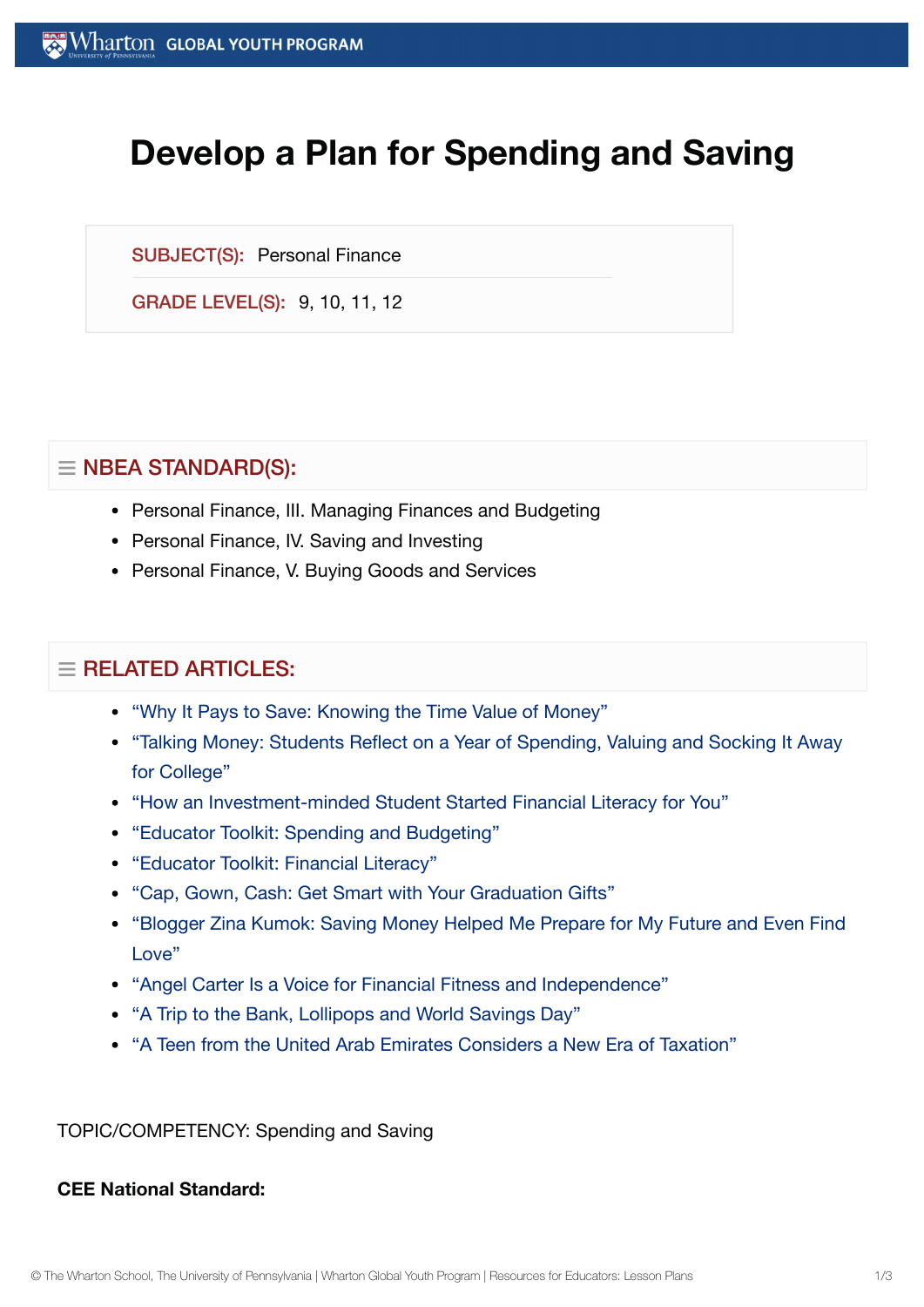II Buying Goods and Services, Standard 1

## **Jump\$tart National Standard**:

Spending and Saving, Standard 1

**Common Core State Standard**:

[CCSS.ELA-Literacy.RST.9-10.3](http://www.corestandards.org/ELA-Literacy/RST/9-10/3/)

### [CCSS.ELA-Literacy.RST.11-12.3](http://www.corestandards.org/ELA-Literacy/RST/11-12/3/)

LESSON TITLE: Develop a plan for spending and saving

ESTIMATED TIME: 50 min.

MATERIALS NEEDED: iPads or computers, handout [Achievefinancialcu.com](https://globalyouth.wharton.upenn.edu/wp-content/uploads/2015/12/Teen-Spending-Plan.pdf) Teen Spending Plan, digital projector, [guided](https://globalyouth.wharton.upenn.edu/wp-content/uploads/2015/12/Spending_Saving_Guided_Notes.pdf) notes

KEY VOCABULARY/TERMS: [Budget,](https://globalyouth.wharton.upenn.edu/glossary/budget/) [Fixed/Variable](https://globalyouth.wharton.upenn.edu/glossary/fixed_variable-cost/) Cost, Spending Plan, Recurring Expenses, Net Loss, Net Gain, Wants, Needs, Gross Income, Net Income

WHY THIS MATTERS TO YOU NOW: You have limited resources and deciding how to use those resources to meet your goals will make a difference in your satisfaction with life. A key personal finance skill is learning how to create spending plans that help you reach your goals.

Activities:

- Motivational hook / activity go to [http://playspent.org](http://playspent.org/) and play one game. How did you do? Did you have enough money?
	- Discuss how playspent represents real life, how not having a spending plan can cause financial frustration in life.
- Comprehension
	- Read the article How teens are [spending](https://www.businessinsider.com/how-teens-are-spending-money-2017-4) money, what they like, where they shop. What statements can you make about teen spending?
	- Read Wharton Article: Prom Appeals to the Heart and the [Business Brain.](https://globalyouth.wharton.upenn.edu/articles/prom-appeals-to-the-business-brain/) Do students spend more on prom than they can afford?
	- Guided Notes with [Teacher](https://globalyouth.wharton.upenn.edu/wp-content/uploads/2015/12/Lecture_Notes1.pdf) Lecture Notes
- Practicing Activities designed for students to practice what they are learning